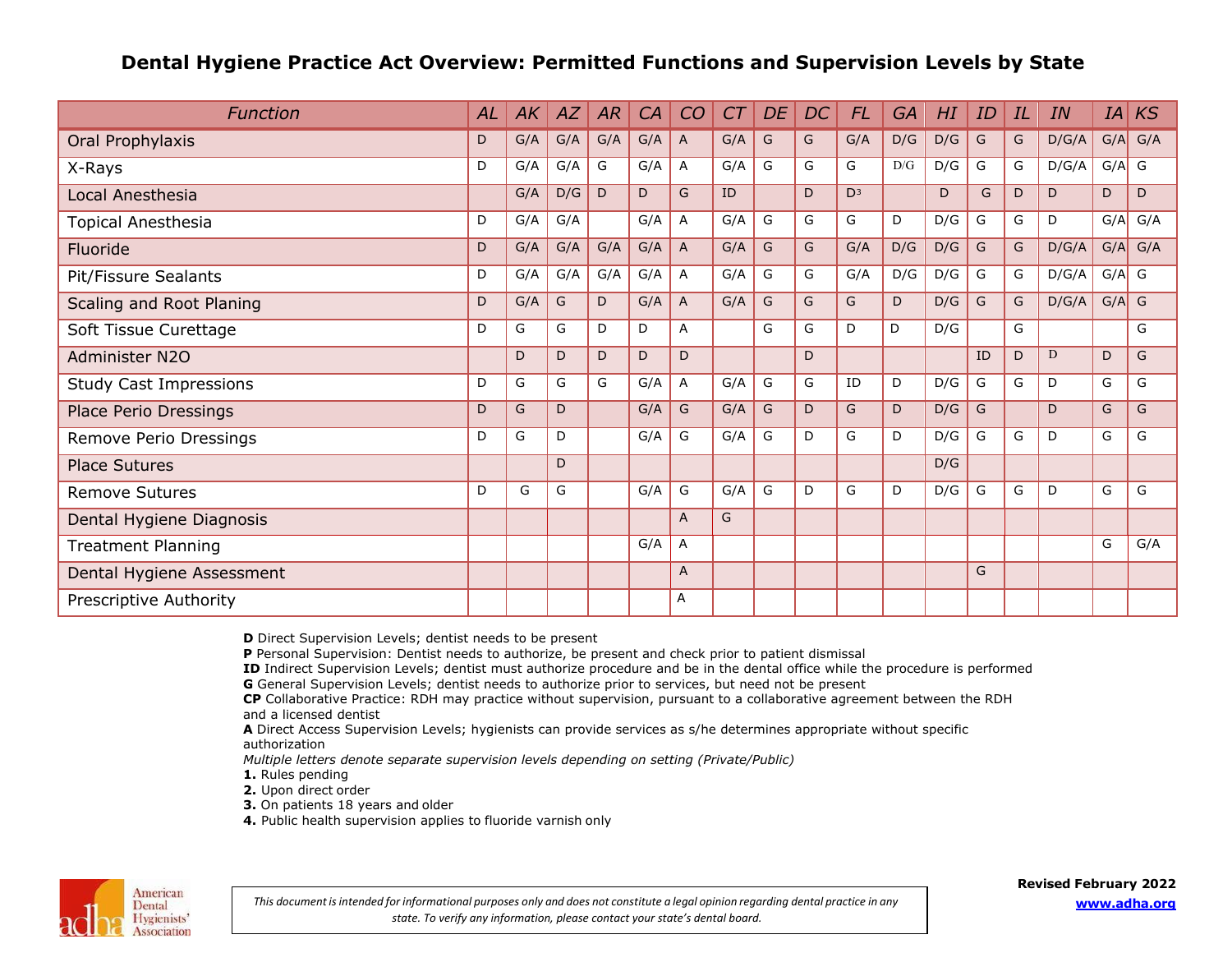## **Dental Hygiene Practice Act Overview: Permitted Functions and Supervision Levels by State**

| <b>Function</b>               | KY  | LA  | <b>ME</b> | <b>MD</b> | <b>MA</b> | MI  | <b>MN</b> | <b>MS</b>        | <b>MO</b> | MT  | <b>NE</b> | <b>NV</b> | NH  | <b>NJ</b> | <b>NM</b> | <b>NY</b>           | NC  |
|-------------------------------|-----|-----|-----------|-----------|-----------|-----|-----------|------------------|-----------|-----|-----------|-----------|-----|-----------|-----------|---------------------|-----|
| Oral Prophylaxis              | G/A | D/G | G/A       | G         | G/A       | G/A | G/A       | D                | G/A       | G/A | G/A       | G/A       | G/A | D/G       | G/A       | $\mathsf{G}/$<br>CP | D/G |
| X-Rays                        | G   | D/G | G/A       | G         | G/A       | G/A | G/A       | D                | G         | G/A | G         | G/A       | G   | D/G       | G/A       | G/<br><b>CP</b>     | D/G |
| Local Anesthesia              | D   | D   | D         | D         | D         | D   | G         |                  | ID        | G   | D         | D/G       | D   | D         | D/G       | P                   | D   |
| Topical Anesthesia            | D   | D/G | G/A       | G         | G/A       | G/A | G         |                  | ID        | G/A | G         | G/A       | G   | D         | D         | G/<br>CP            | D/G |
| Fluoride                      | G/A | D/G | G/A       | G         | G/A       | G/A | G/A       | D/G <sup>4</sup> | G/A       | G/A | G/A       | G/A       | G/A | D/G       | G/A       | G/<br>CP            | D/G |
| Pit/Fissure Sealants          | G/A | D/G | G/A       | G         | G/A       | G/A | G/A       | D                | G/A       | G/A | G/A       | G/A       | G/A | D/G       | G         | G/<br><b>CP</b>     |     |
| Scaling and Root Planing      | G/A | D   | G/A       | G         | G/A       | G/A | G/A       | D                | G         | G/A | G         | G/A       | G/A | D/G       | G         | G/<br>CP            | D/G |
| Soft Tissue Curettage         |     |     |           | G         |           | D   | G         | D                | G         | G/A | G         | G/A       |     |           | G         |                     |     |
| Administer N2O                | D   | D   | D         | D         |           | D   | G         |                  | D         | D   | ID        | D/G       | D   |           | ID        | p                   |     |
| <b>Study Cast Impressions</b> | G   | D   | G/A       | G         | G/A       | G/A | G         |                  | G         | G   | G         | G/A       | G   | D         | G         | G/<br><b>CP</b>     | D/G |
| Place Perio Dressings         | G   | D   | D         | G         | G/A       | G/A | G         |                  | G         | G   | G         | G/A       |     | D         |           | p                   |     |
| Remove Perio Dressings        | G   | D   | G/A       | G         | G/A       | G/A | G         |                  | D         | G   | G         | G/A       | G   | D         | G         | p                   | D/G |
| <b>Place Sutures</b>          |     |     |           |           |           |     |           |                  |           |     |           |           |     |           |           |                     |     |
| <b>Remove Sutures</b>         | G   | D   | G/A       | G         | G/A       | G/A | G         |                  | G         | G   | G         | G/A       | G   | D         |           | p                   | D/G |
| Dental Hygiene Diagnosis      |     |     |           |           |           |     |           |                  |           |     |           |           |     |           |           |                     |     |
| <b>Treatment Planning</b>     |     |     |           |           |           |     |           |                  |           |     |           | G/A       |     |           |           | G/<br><b>CP</b>     |     |
| Dental Hygiene Assessment     |     |     |           |           |           |     |           |                  |           |     |           |           |     |           |           | G/<br><b>CP</b>     |     |
| Prescriptive Authority        |     |     | Α         | G         |           |     |           |                  |           | G/A |           |           |     |           | G/A       |                     |     |

**D** Direct Supervision Levels; dentist needs to be present

**P** Personal Supervision: Dentist needs to authorize, be present and check prior to patient dismissal

**ID** Indirect Supervision Levels; dentist must authorize procedure and be in the dental office while the procedure is performed

G General Supervision Levels; dentist needs to authorize prior to services, but need not be present

**CP** Collaborative Practice: RDH may practice without supervision, pursuant to a collaborative agreement between the RDH and a licensed dentist

**A** Direct Access Supervision Levels; hygienists can provide services as s/he determines appropriate without specific authorization *Multiple letters denote separate supervision levels depending on setting (Private/Public)*

**1.** Rules pending

**2.** Upon direct order

**3.** On patients 18 years and older

4. Public health supervision applies to fluoride varnish only



This document is intended for informational purposes only and does not constitute a legal opinion regarding dental practice in any *state. To verify any information, please contact your state's dental board.*